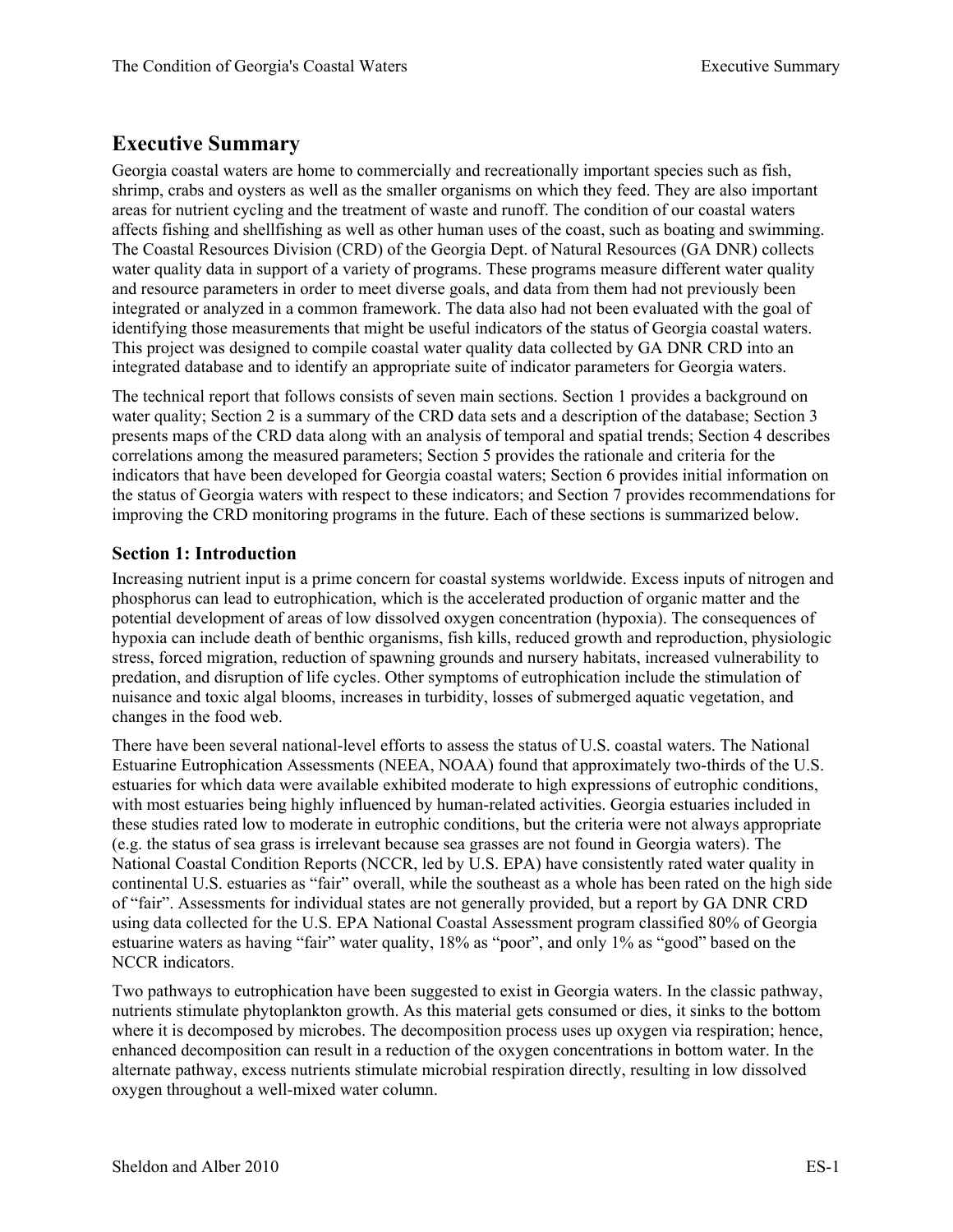One of the goals of this project was to identify a suite of water quality indicators for use by GA DNR CRD that are relevant to Georgia habitats, are sensitive to change, are well-correlated with status, and are readily measured. This evaluation will also inform efforts to establish numeric nutrient water quality standards for Georgia waters, as required by the U.S. EPA.

## **Section 2: Water Quality Data Used in This Report**

Data collected by four GA DNR CRD water quality monitoring programs (Shellfish Sanitation, Sounds, Rivers, and Beaches) were analyzed in this report. These programs have been in existence for varying amounts of time, have sampled in different locations, and have measured different water parameters, including physical characteristics (temperature, salinity, specific conductance, pH, turbidity), dissolved oxygen, nutrients (ammonia, nitrite, nitrate, orthophosphate, total dissolved phosphorus, silicate) and fecal bacteria (fecal coliforms, *Enterococcus*).

Data from all four programs were compiled into a common SQL Server database. The database tables and schema were designed with a goal of flexible querying across all four sampling programs while retaining as much detail as possible about the program affiliation, the identification of the analytical laboratory, and the methodology associated with each observation. The database can be readily updated to incorporate additional water quality observations.

The database currently includes records from January 1998 through April 2009 and represents 185 sites (Figure 1) and 15,941 sampling events. A summary of the data that were provided for the database is in Figure 2.



Figure 1. Sites monitored by four water quality monitoring programs conducted by GA DNR CRD.

## **Section 3: Descriptive Statistics and Trends**

#### *Descriptive Statistics*

Each parameter was evaluated in terms of the annual minimum, maximum, and a measure of central tendency. Geometric means were used for fecal coliforms and enterococci whereas medians were used for all other parameters. Criteria were established to ensure that only sites and years with an adequate number of appropriately-distributed observations were included in the analysis. This section of the technical report contains data range maps and discussions of data characteristics for all 14 parameters measured by CRD. A sitewise annual median value represents the mid-point of all the observations at a particular site in a particular year. An annual spatial median value represents the mid-point of the sitewise median values for a given year, which provides information on the typical value over all sampling sites for that year (although these results are somewhat affected by sampling sites being introduced or discontinued during the study period (see Figure 2)).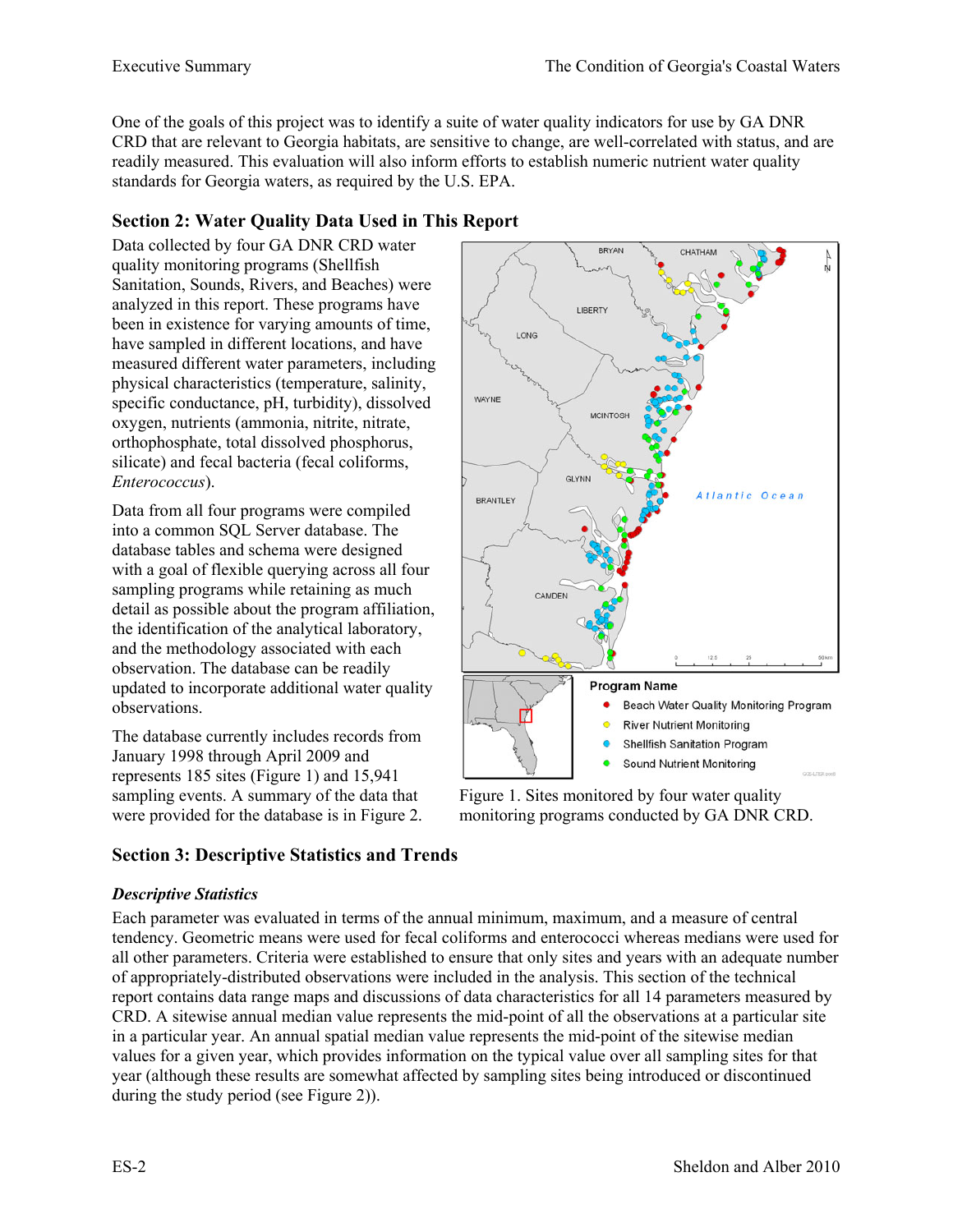| <b>Parameter</b>                                                                         | 1998      | 1999        | 2000 | 2001         | 2002 | 2003 | 2004 | 2005 | 2006 | 2007 | 2008 | 09 |
|------------------------------------------------------------------------------------------|-----------|-------------|------|--------------|------|------|------|------|------|------|------|----|
| fecal coliform                                                                           |           |             |      |              |      |      |      |      |      |      |      |    |
| salinity, temperature                                                                    |           |             |      |              |      |      |      |      |      |      |      |    |
| salinity, temperature                                                                    |           |             |      |              |      |      |      |      |      |      |      |    |
| salinity, temperature                                                                    |           |             |      |              |      |      |      |      |      |      |      |    |
| salinity, temperature                                                                    |           |             |      |              |      |      |      |      |      |      |      |    |
| DO, spec. conductance                                                                    |           |             |      |              |      |      |      |      |      |      |      |    |
| DO, spec. conductance                                                                    |           |             |      |              |      |      |      |      |      |      |      |    |
| DO, spec. conductance                                                                    |           |             |      |              |      |      |      |      |      |      |      |    |
| DO, spec. conductance                                                                    |           |             |      |              |      |      |      |      |      |      |      |    |
| NH <sub>3</sub> , NO <sub>2</sub> , NO <sub>3</sub> , PO <sub>4</sub> , SiO <sub>2</sub> |           |             |      |              |      |      |      |      |      |      |      |    |
| NH <sub>3</sub> , NO <sub>2</sub> , NO <sub>3</sub> , PO <sub>4</sub> , SiO <sub>2</sub> |           |             |      |              |      |      |      |      |      |      |      |    |
| NH <sub>3</sub> , NO <sub>2</sub> , NO <sub>3</sub> , PO <sub>4</sub> , SiO <sub>2</sub> |           |             |      |              |      |      |      |      |      |      |      |    |
| <b>TDP</b>                                                                               |           |             |      |              |      |      |      |      |      |      |      |    |
| <b>TDP</b>                                                                               |           |             |      |              |      |      |      |      |      |      |      |    |
| <b>TDP</b>                                                                               |           |             |      |              |      |      |      |      |      |      |      |    |
| pH                                                                                       |           |             |      |              |      |      |      |      |      |      |      |    |
| pH                                                                                       |           |             |      |              |      |      |      |      |      |      |      |    |
| рH                                                                                       |           |             |      |              |      |      |      |      |      |      |      |    |
| pH                                                                                       |           |             |      |              |      |      |      |      |      |      |      |    |
| enterococcus                                                                             |           |             |      |              |      |      |      |      |      |      |      |    |
| turbidity                                                                                |           |             |      |              |      |      |      |      |      |      |      |    |
| <b>Droughts</b>                                                                          |           |             |      |              |      |      |      |      |      |      |      |    |
| Program:                                                                                 | Shellfish | Sound River |      | <b>Beach</b> |      |      |      |      |      |      |      |    |

Figure 2. Sampling periods included in the database for most sites monitored by GA DNR CRD as part of the Shellfish (blue), Sound (green), River (yellow), and Beach (red) water quality monitoring programs. DO=dissolved oxygen, NH<sub>3</sub>=ammonia-nitrogen, NO<sub>2</sub>=nitrite-nitrogen, NO<sub>3</sub>=nitrate-nitrogen,  $PO_4$ =orthophosphate-phosphorus, TDP=total dissolved phosphorus, SiO<sub>2</sub>=dissolved silicate.

> Table 1. Lowest and highest annual coastwide median values of each parameter over the study period. Fecal coliforms are measured only at Shellfish sites; enterococci and turbidity are measured only at Beach sites. See Figure 2 for the sampling period of each parameter.

| <b>Parameter</b>             | <b>Units</b>                          | <b>Min Annual</b><br><b>Median</b> | <b>Max Annual</b><br><b>Median</b> |  |
|------------------------------|---------------------------------------|------------------------------------|------------------------------------|--|
| water temperature            | $\rm ^{\circ}C$                       | 20.7                               | 23.4                               |  |
| salinity                     | <b>PSU</b>                            | 21.7                               | 30.5                               |  |
| specific conductance         | $mS$ cm <sup>-1</sup>                 | 33.7                               | 46.9                               |  |
| pH                           |                                       | 7.6                                | 7.7                                |  |
| dissolved oxygen             | $mg L^{-1}$                           | 4.5                                | 6.8                                |  |
| turbidity                    | <b>NTU</b>                            | 35                                 | 55                                 |  |
| silicate                     | $mg$ SiO <sub>2</sub> L <sup>-1</sup> | 3                                  | 4                                  |  |
| ammonia                      | $\mu$ g N L <sup>-1</sup>             | 33                                 | 40                                 |  |
| nitrite                      | $\mu$ g N L <sup>-1</sup>             | 4                                  | 5                                  |  |
| nitrate                      | $\mu$ g N L <sup>-1</sup>             | 5                                  | 33                                 |  |
| dissolved inorganic nitrogen | $\mu$ g N L <sup>-1</sup>             | 54                                 | 109                                |  |
| orthophosphate               | $\mu$ g P L <sup>-1</sup>             | 24                                 | 37                                 |  |
| total dissolved phosphorus   | $\mu$ g P L <sup>-1</sup>             | 28                                 | 48                                 |  |
| fecal coliform               | MPN $100mL^{-1}$                      | 3                                  | 11                                 |  |
| enterococci                  | $CFU 100mL^{-1}$                      | 5                                  | 8                                  |  |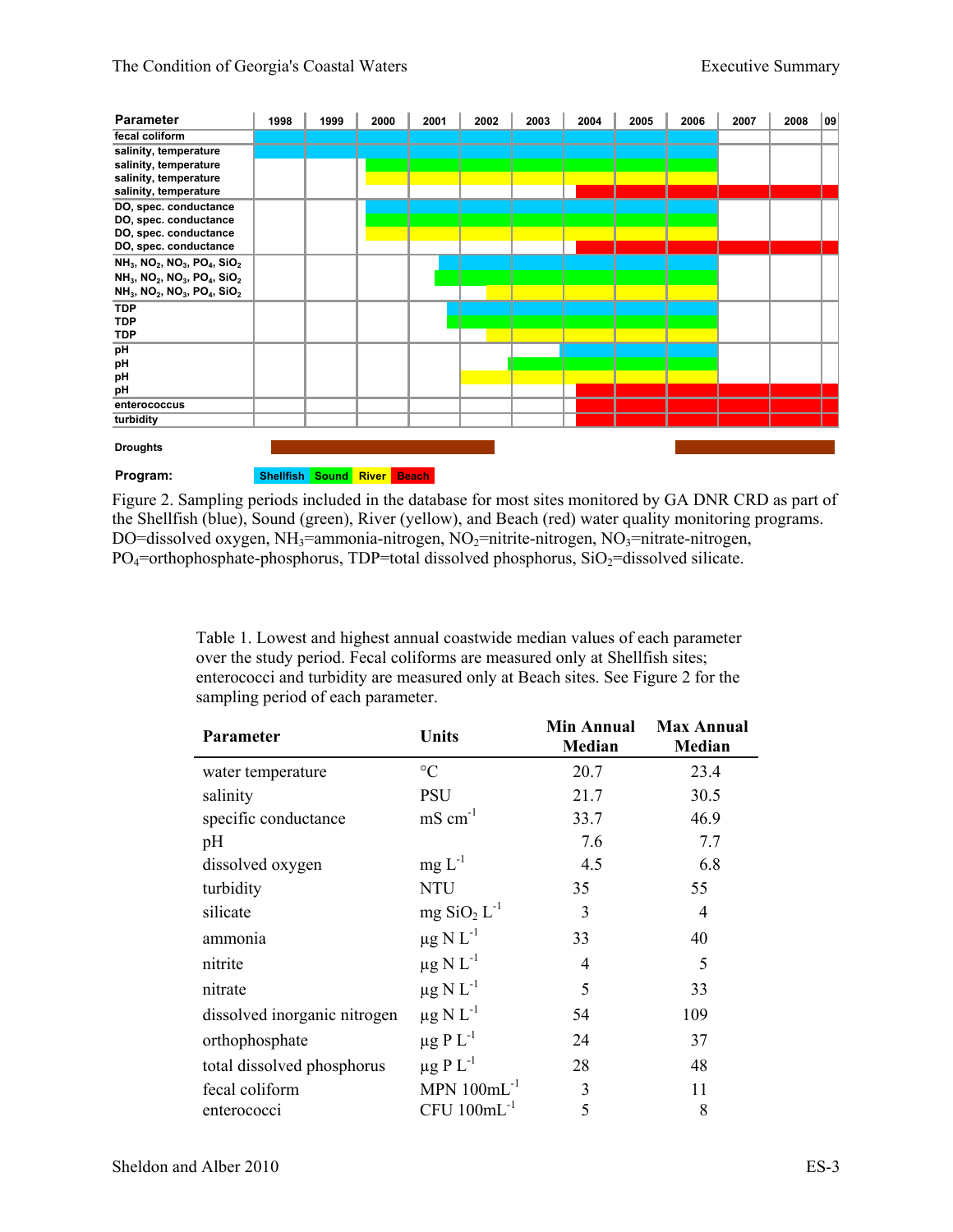Table 1 summarizes the minimum and maximum of the annual spatial median values for each parameter in the database, thus providing an indication of the range of typical values observed coastwide over all years. Annual spatial median temperatures ranged from 20.7 °C in 2005 to 23.4 °C in 2002 (the end of a drought). Salinities were higher during the drought (1998-2002) with a peak spatial median of 30.5 in 2000, and decreased considerably after the heavy rains in 2003 (spatial median 21.7). Specific conductance, which is used to calculate salinity, showed the same pattern. Dissolved oxygen was also lowest in 2003 (spatial median 4.5 mg L<sup>-1</sup>), but it was highest in 2006 (6.8 mg L<sup>-1</sup>). The spatial medians of all the other parameters were fairly consistent from year to year. In the cases of nutrients, turbidity, and fecal bacteria, observed values were low at most sites most of the time with occasional spikes, which results in low median values.

### *Spatial Patterns*

Some parameters maintained consistent spatial patterns that were related to habitat characteristics. Salinities observed across the sampling sites ranged from near 0 in the freshwater portions of rivers to near oceanic salinity (>30) in the lower estuaries and beaches. pH also varied widely, with low values in the blackwater river sites (often <6.5) and highest values at beach sites (near 8). Dissolved oxygen also tended to be consistently lower in blackwater systems, although low values were sometimes found in other habitat types as well. Silicate and nitrate concentrations tended to be higher in river sites, whereas orthophosphate and total dissolved phosphorus were higher in some sounds. Enterococci and turbidity concentrations (measured only at beach sites) were consistently higher at some St. Simons and Jekyll Island beaches. Temperature showed little spatial variation at any given time, while ammonia, nitrite, and fecal coliforms were low at most sites most of the time.

## *Seasonal Variability*

A number of parameters exhibited significant variability over annual cycles. Temperature showed strong annual seasonality, as would be expected (high in summer and low in winter). Salinity had a mild and inconsistent seasonal cycle with lower values in October – April due to increased runoff. Dissolved oxygen had a pronounced seasonal cycle, with lowest concentrations in summer. All nutrients exhibited seasonal trends, but the patterns were inconsistent from year to year.

## *Temporal Trends*

After seasonality was accounted for, most sites did not show significant changes over time for most parameters, and sites that did show changes for a given parameter were not necessarily the same as those that were significant for other factors. However, there was evidence for some shorter-term trends that appear to be linked to patterns of freshwater input. These could be divided into two time periods during which sites exhibited similar directions and rates of change in parameter values: an early period (generally 2000-2006) and a later period (generally 2004-2009). During the early period, salinity and temperature decreased significantly at several sites; many sites showed decreases in nitrate with a few also showing decreases in other forms of nitrogen (ammonia and nitrite); and many sites showed significant increases in dissolved oxygen. These changes occurred over a period in which the weather shifted from a severe drought (which extended from 1998-2002) to several wet years (particularly 2003 and 2005), and some of the observed trends (e.g. increasing rainfall, decreasing salinity, and decreasing temperature) are consistent with these events.

Observations in 2004-2009 were limited to beach stations and so fewer sites and fewer parameters were included in the analysis (e.g. no nutrients were measured). Over this latter period there were significant increases in salinity, turbidity, and pH, and decreases in dissolved oxygen and *Enterococcus* concentrations. (Again, these changes were not necessarily at the same sites.) The observed changes in *Enterococcus* abundances may be due to changes in processing laboratories. Other changes may again be related to the weather during this period, which followed the opposite pattern of the early period as it began with wetter years and ended in a drought (2006-2009).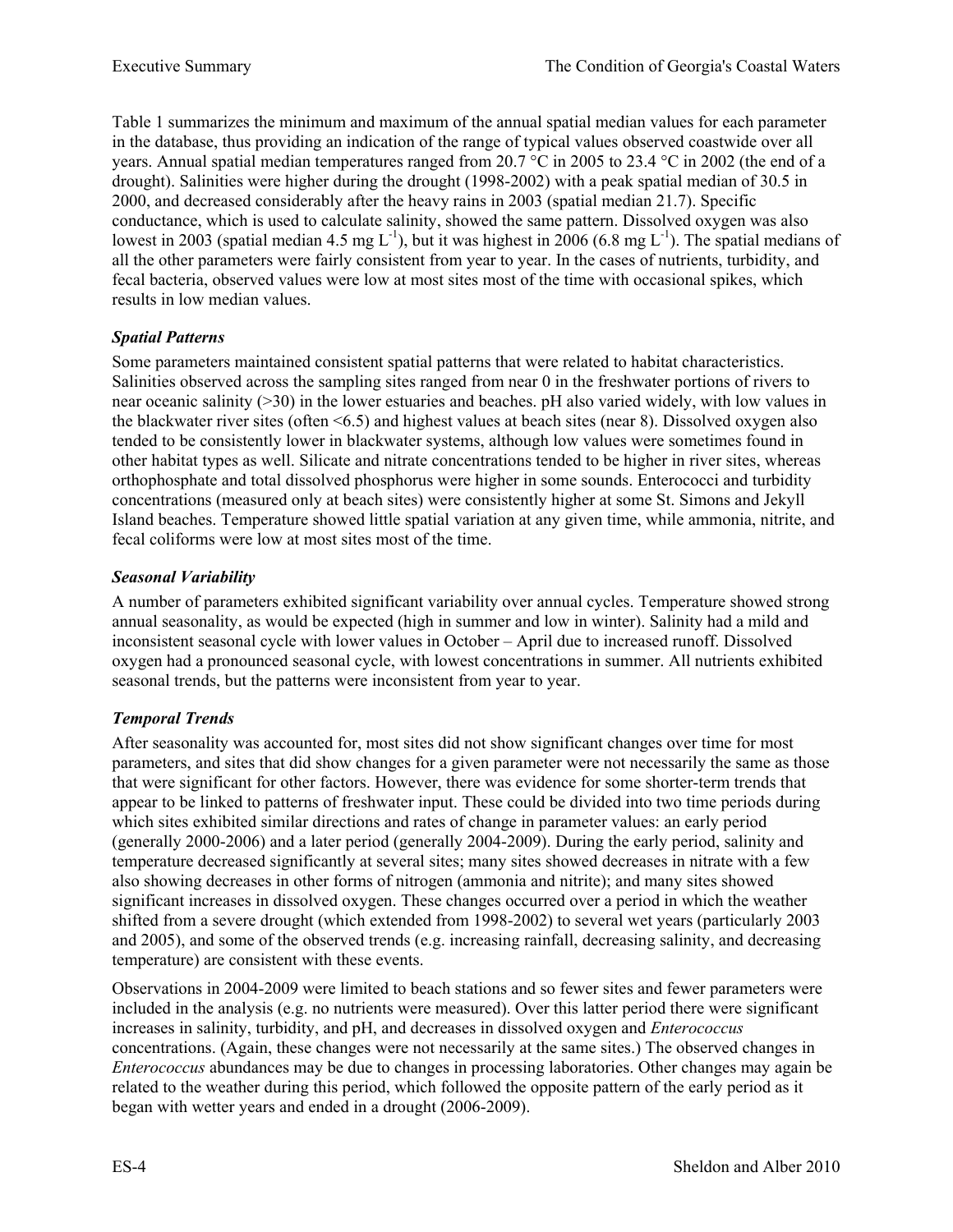These trends are not necessarily indicative of long-term patterns. The length of most of the datasets included in this analysis (approx. 7 y) is close to the length of known climatological cycles such as ENSO. In addition, the weather during this period was extreme relative to historical records, with severe droughts in 1998-2002 and 2006-2009 and extremely wet weather in 2003 and, to a lesser extent, 2005. It will therefore take additional years of data before interannual variability can be separated from any underlying, longer-term trends.

### **Section 4: Correlations among Parameters**

Correlations among all parameters in the database were investigated, generally with linear regression techniques. Data were evaluated to determine whether there were correlations across all programs as well as by individual site types (e.g. Shellfish vs. River/Sound sites). The analysis first evaluated expected correlations among parameters. Departures from these expectations can help to diagnose potential instrumentation and methodological problems, or to indicate when biological processes may be changing concentrations from what would be predicted based on strictly physical or chemical processes. The second portion of the analysis was a broader exploration of various combinations of parameters that could be used to describe coastwide patterns. This involved analyses of nutrients, salinity and temperature; factors that may interact with dissolved oxygen; and other parameters, such as pH and fecal coliform. This section also includes a summary of earlier analyses of the relationship between enterococcus and environmental parameters.

#### *Methodological Problems*

The analysis of expected relationships pointed to two errors that suggest methodological problems. First, salinity is calculated from conductivity and temperature; therefore, the relationship between salinity and specific conductance (conductivity normalized to 25 °C) should be well defined. Frequent disagreements of more than 0.4 PSU between salinity calculated from specific conductance and reported salinity indicate a potential problem with the instruments used to measure these parameters. Second, although orthophosphate is a component of total dissolved phosphorus, reported concentrations of orthophosphate were often greater than total dissolved phosphorus. This indicates a problem in one or both methods.

#### *pH and Salinity*

pH varies with salinity along the length of an estuary. In Georgia estuaries, pH had a log-linear relationship with salinity, with different relationships for different estuary types. Blackwater systems, represented by the Satilla River, St. Andrew Sound, St. Marys River, and Cumberland Sound, have low pH in low-salinity waters. Alkaline blackwater systems, represented by the Ogeechee River and Ossabaw Sound, are influenced by both blackwater and carbonate-rich water, and the low-salinity areas of these systems have slightly higher pH than blackwater systems. Alluvial and tidewater systems (all other sites) have near-neutral pH in low-salinity waters.

#### *Dissolved Oxygen Saturation*

The amount of oxygen that will dissolve in water (the saturation level) varies in a predictable way in response to changes in temperature, pressure and salinity. Changes that deviate from this expected concentration may be attributed to biological or chemical processes, such as photosynthesis and respiration. Dissolved oxygen concentrations were generally undersaturated, which implies that respiration is probably drawing the oxygen down at most stations. Oxygen was farther below saturation at warmer temperatures, suggesting that this biological activity is increased at warmer temperatures. The most undersaturated observations were primarily at River sites, whereas supersaturated observations tended to occur at beach sites where entrainment of air in breaking waves is likely. Dissolved oxygen is known to change in predictable ways to both temperature and salinity, which can be accounted for by calculating percent oxygen saturation. A comparison of percent saturation with DO concentration showed that concentrations are generally undersaturated, which means they are lower than would be expected due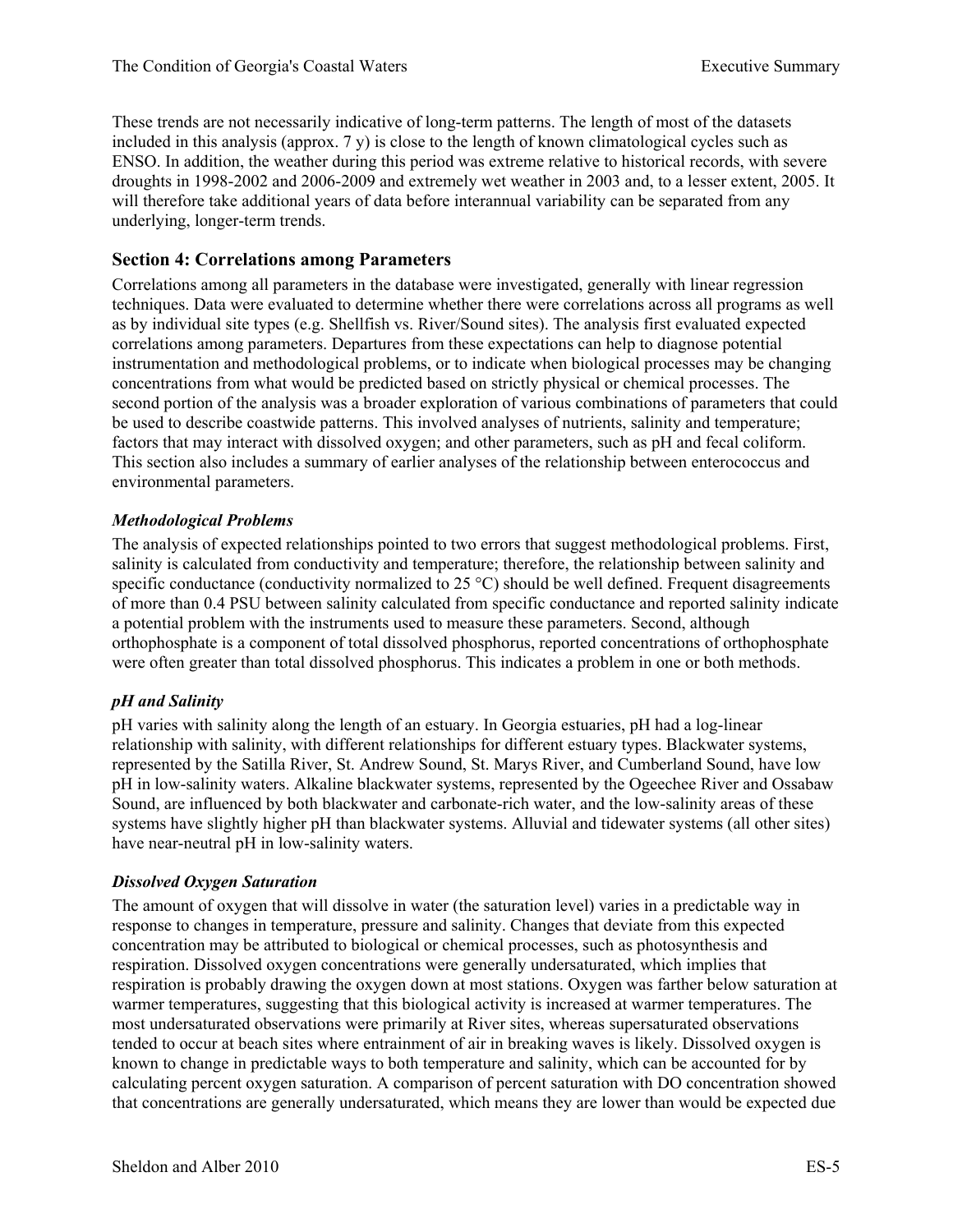to temperature and salinity alone. This is likely a consequence of biological activity. Decreased saturation was also observed at warmer temperatures, which again supports the notion that this may be due to biological activity. Undersaturated values were primarily at river sites, whereas supersaturated observations tended to occur at beach sites.

### *Nutrients, Salinity, and Temperature*

The individual components of dissolved inorganic nitrogen (ammonia, nitrite, and nitrate) were not wellcorrelated with each other, and the only notable correlation among concurrent measurements of nitrogen, phosphorus, and silicates was between silicate and nitrate. This general lack of correspondence suggests that the nutrients are being produced, interconverted, or consumed by independent processes rather than a balanced delivery of all components through one process such as streamflow. The exceptions, nitrate and silicate, are both highest at river sites and probably are being delivered by streamflow.

Temperature and salinity were correlated, with higher salinities during the hottest summers and lower salinities during cooler (and rainier) times. Temperature, salinity, or both were often weakly correlated with dissolved nutrient concentrations. Silicate and nitrate, as noted above, decreased with increasing salinity, while orthophosphate and total dissolved phosphorus increased slightly with salinity and temperature. Nitrite concentrations peak in mid-salinity waters, which is unusual and suggests that patterns of nitrogen dynamics in Georgia estuaries may be different from what is observed in most other places. Temperature was positively related to both ammonia and nitrite concentrations at all site types, suggesting increased production in warmer water. However, some temperature relationships were different between shellfish and river/sound sites. At shellfish sites, silicate and nitrate were lower at lower temperatures, which may be attributable to uptake by benthic diatoms in shellfish beds in winter. At river/sound sites, silicate was higher at lower temperatures, and nitrate showed no trend with temperature.

### *Dissolved Oxygen, Salinity, and Nutrients*

Temporal patterns in nutrients and dissolved oxygen appear to be linked to patterns of freshwater input. Nutrient concentrations generally rose in late 2002 as the drought broke, then fell in 2003 (a wet year), at which time there was a pronounced decline in dissolved oxygen to  $\leq 4$  mg L<sup>-1</sup> for many sites. However, correlations between dissolved oxygen and the different nutrients did not yield consistent relationships, and a detailed analysis of a subset of sites with consistent sampling timeframes did not reveal evidence for strong lagged relationships between times of lower salinities or higher nutrients and subsequent low dissolved oxygen. This may be due to the short timeframe of the data: it would be necessary to study multiple episodes of drought followed by wet years to establish such a pattern. Moreover, the best (albeit weak) relationships between ammonia, orthophosphate, and total dissolved phosphorus and subsequent dissolved oxygen involved lags of 11 months, which is much longer than would be expected from water column processes.

#### *pH*

Low pH observations (<6) corresponded to slightly elevated nitrite concentrations and decreases in both dissolved oxygen and nitrate. These observations are all upstream samples in the blackwater streams and suggest a difference in nitrogen dynamics in blackwater vs. neutral-pH streams.

#### *Bacterial Parameters*

The only notable correlations with fecal coliform abundance at shellfish sites were a slight negative correlation with salinity, which corroborates the idea that fecal coliforms in estuarine waters are usually derived from watershed sources, and a slight positive correlation with ammonia, which probably indicates a common source in runoff. A more detailed study of *Enterococcus* abundance and environmental factors was confounded by a change in processing labs that occurred in 2006 at the beginning of a drought, making interpretation of results difficult. Nevertheless, connections with freshwater delivery conditions were fairly consistent across all beach sites, indicating tendencies toward higher *Enterococcus*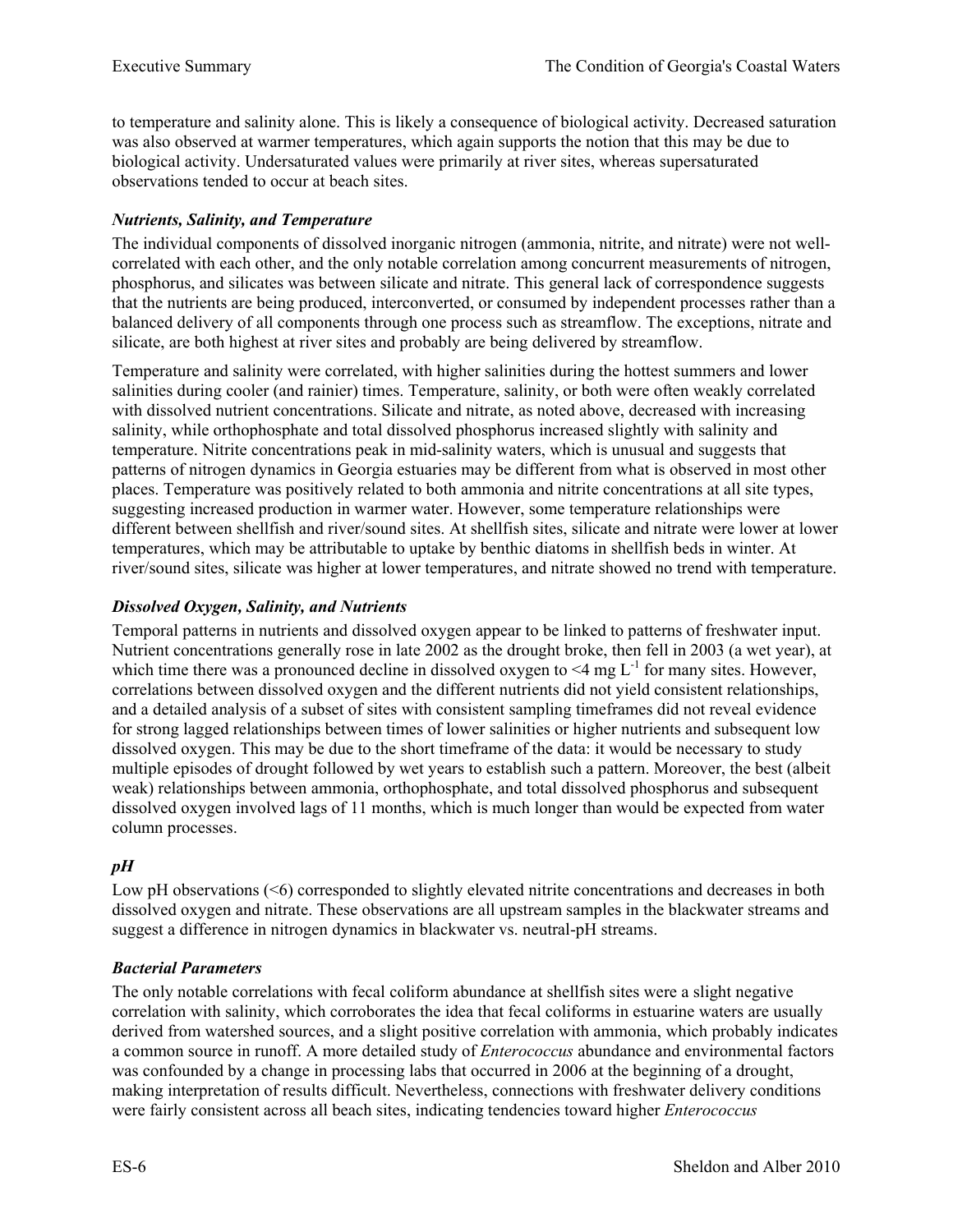abundances with recent rainfall, higher streamflow, and higher Palmer Z Drought Index. This was supported by negative correlations with salinity at about half the sites. Further evaluation of this mechanism may be fruitful once more samples from normal and wet years are processed using the current lab. These analyses showed that tidal parameters are also important. *Enterococcus* abundances tended to be higher on ebb tides and on high spring tides. This suggests that a program that samples without regard to tide stage may miss events that may be important for public health.

### **Section 5: Recommended Indicators of Estuarine Water Quality in Georgia**

Ideal water quality indicators are parameters that are sensitive to change, are well-correlated with status, and are readily measured. The suite of seven indicators proposed in this report includes some new recommended parameters as well as several that are already being measured. Taken together, they are intended to help classify and understand the causes of water quality degradation in Georgia. At this time, the suite does not include measurements made to evaluate human uses of water bodies (i.e. for recreation, fishing, and shellfishing) because those indicators, which are aimed at protecting human health, are generally mandated separately by State and federal agencies.

Several recent national and regional studies were taken into consideration when selecting these water quality indicators, including the National Estuarine Eutrophication Assessments (NEEA, NOAA), the National Coastal Condition Reports (NCCR, EPA), the South Carolina Estuarine and Coastal Assessment Program (SCECAP), and the recommendations of the Nutrients Workgroup of the National Water Quality Monitoring Council. The U.S. EPA guidelines for developing numeric nutrient criteria were also considered. They suggest the measurement of total nitrogen, total phosphorus, chlorophyll *a*, and transparency, with the addition of dissolved oxygen in systems that have already experienced hypoxia. While there may be some latitude in the choice of indicators used in individual states, the use of indicators preferred by the U.S. EPA would facilitate regional and national comparisons.

The seven recommended indicators of water quality for Georgia estuaries are pH, dissolved oxygen, total dissolved nitrogen, total dissolved phosphorus, chlorophyll *a*, transparency, and biochemical oxygen demand (BOD), along with some basic ancillary data (water temperature, salinity, specific conductance). pH and dissolved oxygen may be considered "immediate" indicators of poor water quality in that they may indicate that a stressful and potentially lethal condition is already in progress. Furthermore, a single episode of hypoxia/anoxia or pH outside the normal range may do lasting damage to the biotic community. The remaining indicators are "early warning" indicators of potentially poor water quality that should be measured in order to anticipate problems and make appropriate management decisions. These indicators, which cover the progression of eutrophication from nutrient over-enrichment to algal overgrowth (if present) to enhanced microbial respiration and hypoxia, will help to ensure that problems will not be missed entirely due to limited sampling frequencies. While most of these tend to lead to problems only if they are chronically outside the desirable range, there could be circumstances where an individual extreme episode could lead to lasting damage. Specific recommendations for the criteria to be used for each of the seven indicators are summarized in Table 2.

This section discusses the rationale for choosing each water quality indicator, the considerations for developing evaluation criteria, and recommendations for classifying observations as good, fair, and poor.

#### *pH*

The pH criteria were based on an examination of the relationships between pH and salinity for three types of estuaries: blackwater, alkaline blackwater, and alluvial and tidewater (see above). Deviations of greater than 0.5 or 1 unit from these relationships are considered fair or poor, respectively, based on literature reports suggesting that decreases from normal pH of 0.5 units or less appear to be tolerated well by most organisms, whereas a decrease of 0.5-1 units or more can result in stress responses and more serious deleterious effects. Both the annual minimum and the annual median values should be compared to these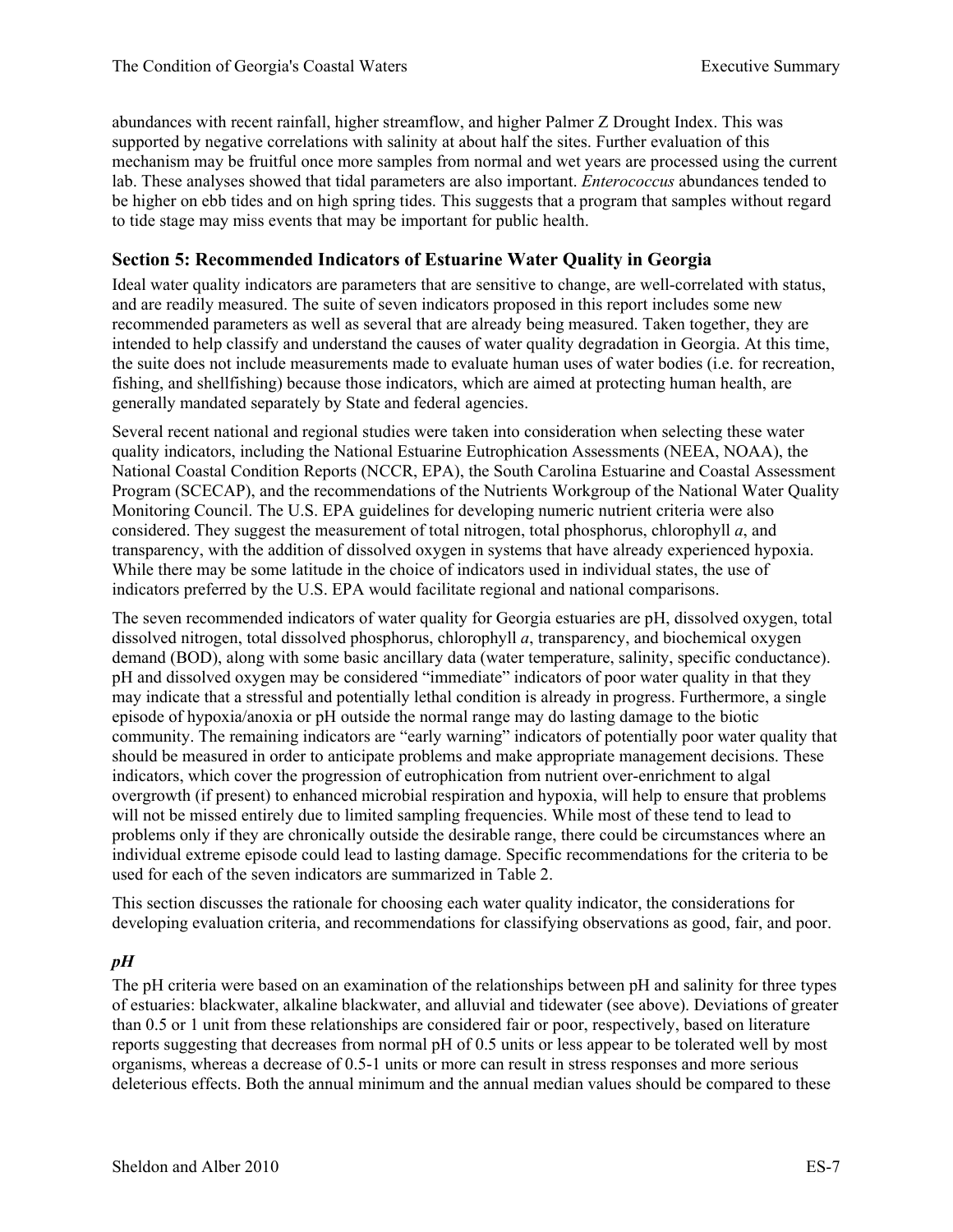| <b>Indicator</b>                                                                        | Units                                                                                            | Good                             | Fair                                    | Poor                                 | Metric                          |
|-----------------------------------------------------------------------------------------|--------------------------------------------------------------------------------------------------|----------------------------------|-----------------------------------------|--------------------------------------|---------------------------------|
| pH: 3 system types:<br>Alluvial & Tidewater<br><b>Blackwater</b><br>Alkaline Blackwater | pH unit deviation from<br>established relationship<br>between pH and salinity<br>for system type | < 0.5                            | $0.5 - 1$                               | >1                                   | Annual minimum<br>Annual median |
| Dissolved oxygen<br>(surface, daytime)                                                  | $mg L^{-1}$                                                                                      | >5.5                             | $3 - 5.5$                               | $<$ 3                                | Annual minimum<br>Annual median |
| Total dissolved<br>nitrogen                                                             | $mg L^{-1}$                                                                                      | < 0.1                            | $0.1 - 1.0$                             | >1.0                                 | Annual median                   |
| Total dissolved<br>phosphorus                                                           | $mg L^{-1}$                                                                                      | < 0.01                           | $0.01 - 0.1$                            | >0.1                                 | Annual median                   |
| Chlorophyll a                                                                           | $\mu$ g L <sup>-1</sup>                                                                          | $<$ 5                            | $5 - 20$                                | >20                                  | Annual maximum<br>Annual median |
| Transparency                                                                            | A: % transmission at 1m<br>B: Secchi depth (m)                                                   | A: >10<br>$B$ : $>0.5$<br>or TBD | $A: 5 - 10$<br>$B: 0.3 - 0.5$<br>or TBD | $A: \le 5$<br>$B: \le 0.3$<br>or TBD | Annual median                   |
| Biochemical oxygen<br>demand                                                            | $mg L^{-1}$                                                                                      | TBD                              | <b>TBD</b>                              | TBD                                  | Annual median                   |

Table 2. Proposed indicators, criteria, metrics, and ancillary data for assessing the general quality of Georgia coastal and estuarine waters. TBD = to be determined.

#### **Ancillary Data**

| Salinity             | <b>PSU</b>          |
|----------------------|---------------------|
| Specific Conductance | $\text{mS cm}^{-1}$ |
| Temperature          | $\circ$ C           |

criteria in order to assess both acute episodic and chronic conditions. These criteria may be refined as new information becomes available.

#### *Dissolved Oxygen*

Low dissolved oxygen concentrations can result in reduced growth of organisms, disruption of life cycles, migration to avoid poor conditions, and even death. Dissolved oxygen is used as an indicator in most water quality studies and is suggested by EPA as an additional primary response variable in systems that have already experienced hypoxia. An EPA study derived a value of 2.3 mg L<sup>-1</sup> as the limit of survival of juvenile and adult fish, crustaceans, and bivalves in coastal waters of the Virginian province, and 4.8 mg  $L^{-1}$  as the chronic protective value for growth. These are close to the criteria of 2 and 5 mg  $L^{-1}$  used to define the "fair/poor" and "good/fair" boundaries in the NEEA and NCCR reports. However, the present study revealed some confusion in the literature over the units used to describe oxygen concentrations; the criterion for hypoxia of 2 mL O<sub>2</sub> L<sup>-1</sup> (as originally defined) is actually equivalent to approximately 2.85 mg  $O_2$  L<sup>-1</sup>. The criteria proposed here take these observations into account by suggesting slightly higher criteria than were used in the other studies: 3 and 5.5 mg  $L^{-1}$  as the "fair/poor" and "good/fair" boundaries. These criteria align with those identified in literature reviews as being protective of most taxonomic groups, and they reflect the fact that CRD samples surface waters during the day whereas lowest dissolved oxygen tends to occur in bottom waters and early in the day. Both the annual minimum and the annual median values should be used to assess both acute episodic and chronic conditions.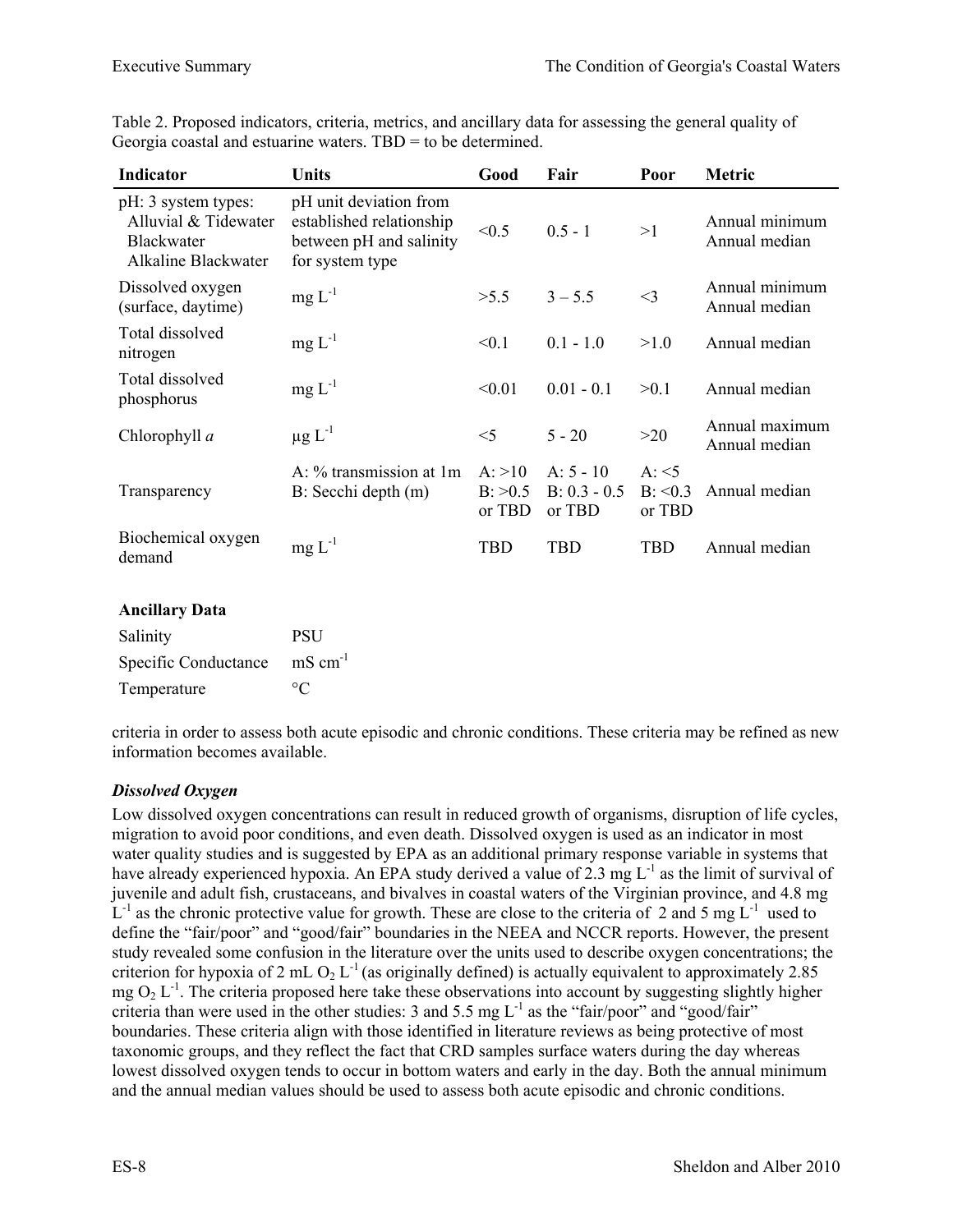#### *Nitrogen and Phosphorus*

Virtually all coastal water quality studies recommend measuring at least some fractions of both the nitrogen and phosphorus pools. Inorganic nutrients can cause eutrophication through stimulation of algal blooms, but studies in Georgia have shown that organic nutrients can directly stimulate bacteria. Measurements of total nitrogen and total phosphorus (dissolved + particulate) are recommended by both the U.S. EPA and the National Water Quality Monitoring Council, whereas two recent panels have recommended measuring total dissolved nitrogen and total dissolved phosphorus. This report suggests that total dissolved nitrogen and phosphorus are the single most important components of the nitrogen and phosphorus pools to measure, but it also recommends collecting data on particulate fractions and calculating total nitrogen and phosphorus for comparison with national standards. Analysis of the dissolved inorganic vs. dissolved organic fractions would also aid in interpretation of potential causes of eutrophication, so limited collection or archiving of samples for these analyses is also suggested. Until more localized criteria can be developed, the report recommends using the NEEA criteria for total dissolved nitrogen and total dissolved phosphorus in Georgia coastal waters (Table 2). Since chronically high nutrients are generally the larger concern, the annual median values should be evaluated against the criteria as general indicators of water quality.

#### *Chlorophyll a*

Excess algal biomass (indicated by high chlorophyll concentrations) is the most obvious symptom of classic eutrophication, and it frequently leads to other problems. Chlorophyll *a* is on the EPA list of core parameters and was used in every national and regional survey of water quality that was examined. Although it is not currently measured by CRD, it will likely be required for compliance with national programs, and the addition of chlorophyll is highly recommended. Furthermore, if a harmful algal bloom is suspected, additional sampling and analysis should be undertaken to identify the causal organism. The NEEA criteria of 5 and 20  $\mu$ g L<sup>-1</sup> are currently recommended to evaluate chlorophyll data until a more detailed analysis of Georgia data can be undertaken. The annual median is recommended for comparison against these criteria as an indicator of chronic problems, but the annual maximum value should also be evaluated since it is possible that a single bloom could cause symptoms severe enough to cause lasting damage.

#### *Transparency*

It is usually desirable to measure some aspect of water clarity as an indicator of light availability for photosynthesis by phytoplankton. Water clarity can be measured in several ways: CRD and SCECAP currently measure turbidity, whereas most national studies have measured transparency. There are no general relationships between turbidity and measurements of transparency so it is hard to compare turbidity observations with transparency criteria established in the national reports. Given that some measure of water clarity will likely be required by national standards, the report recommends switching to a measure of transparency such as % transmission of photosynthetically active radiation or Secchi depth. If CRD does make this switch, the report recommends that they continue to measure nephelometric turbidity along with the new method at all sites for at least several months in order to establish correlations that are relevant for Georgia coastal waters. The recommended criteria for light transmission are those established by the NCCR for states that do not expect to support submerged aquatic vegetation, as these were developed for the naturally high turbidity of southeastern U.S. estuaries. These are expressed as % light transmission but have also been converted to Secchi depth using standard relationships. The annual median values are recommended to be compared against these criteria as general indicators of water quality.

#### *Biochemical Oxygen Demand*

While not included in many indicator suites, the addition of biochemical oxygen demand would be uniquely useful in Georgia because of the potential for non-photosynthetic pathways to eutrophication.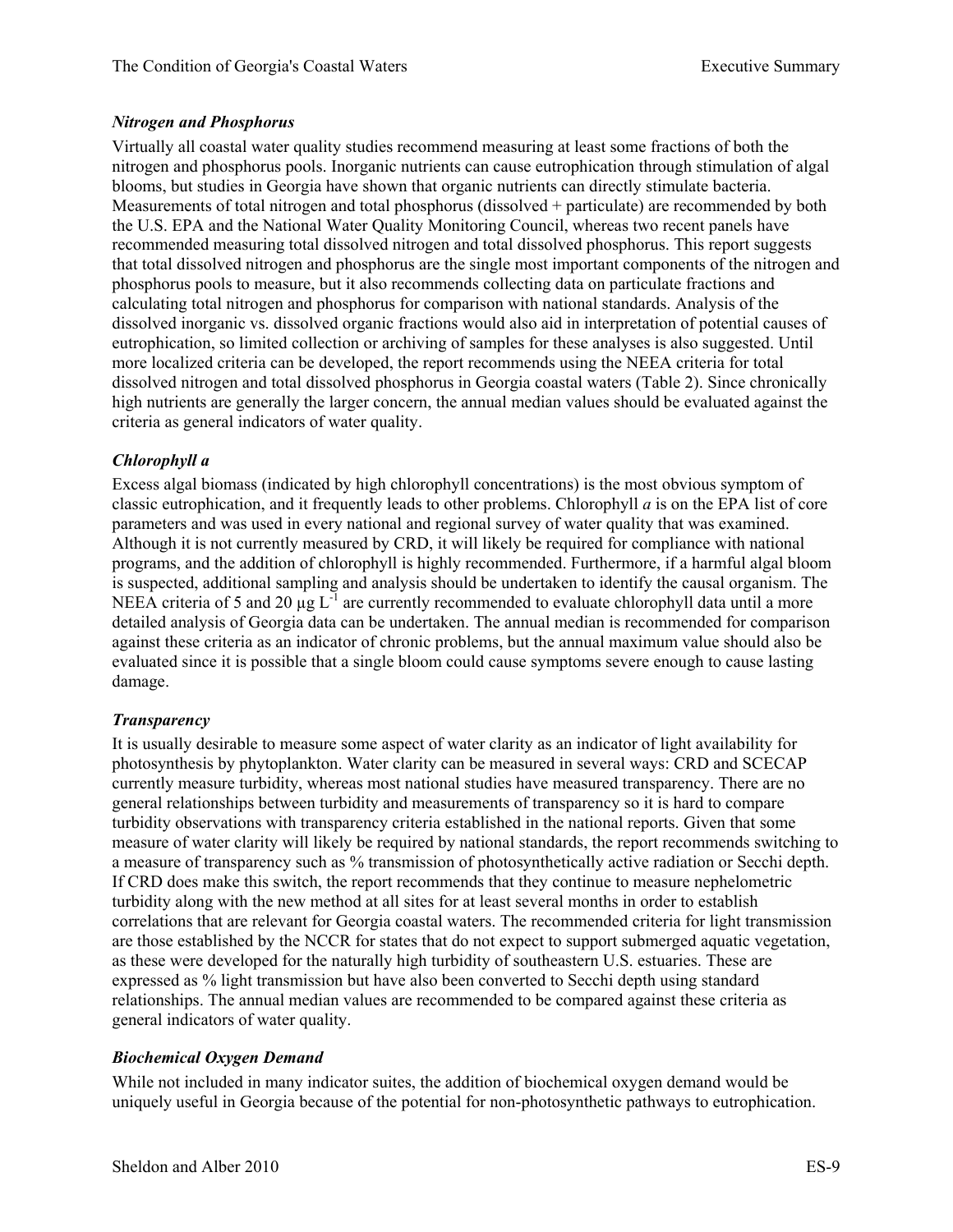This parameter provides information on the potential for microbial respiration to break down the organic material present in the water, which can lead to low dissolved oxygen and is a suggested cause of hypoxia in coastal Georgia waters. Although there is well-developed guidance in wastewater management applications for permissible *loads* of oxygen-consuming substances *to* receiving waters, there are no clear guidelines or standards for *concentrations in* coastal waters. The report suggests that an analysis be undertaken to relate the biochemical oxygen demand during a 5-day incubation to subsequent observations of dissolved oxygen minima in the estuaries to use as guidance for establishing criteria for this parameter. Once again, comparisons of annual median values with criteria are recommended as general indicators of water quality.

### *Ancillary Data*

Measurements of salinity, specific conductance, and temperature are also required for interpreting the other parameters. Salinity is a general descriptor of coastal habitats, and it is also a reflection of freshwater input to the site. Salinity can also interfere with some analyses and therefore must be measured as part of a correction factor. Specific conductance is generally redundant with salinity as environmental data, but it should be included as part of the data collection because it is part of the instrument readout (no additional effort), and the relationship between salinity and specific conductance can be a good check on instrument calibration. Temperature is likewise an important habitat characteristic, an index of seasonality, and an important moderator of the rates of estuarine processes. It is also part of the normal instrument readout and a necessary factor, along with conductivity, in the calculation of salinity. These parameters are not generally evaluated as being "good" or "poor" unless they are well outside their normal ranges of variability, and they are not generally regulated.

## **Section 6: Water Quality Status of Georgia Estuaries and Coastal Waters**

Insofar as possible, the water quality data collected by GA DNR CRD were used to assess the status of Georgia estuaries and coastal waters according to the criteria recommended in the Indicators section. The report includes assessments of the status of pH, dissolved oxygen, and total dissolved phosphorus. Nitrogen status was assessed using dissolved inorganic nitrogen compared to criteria derived assuming that dissolved inorganic nitrogen is a constant fraction of total dissolved nitrogen. There were no data to assess chlorophyll *a* and biochemical oxygen demand, and the turbidity data collected by CRD are not directly relatable to the recommended transparency criteria.

Status evaluations are based on calendar years using criteria to ensure sufficient sampling frequency and distribution. The discussion below focuses primarily on 2003 and 2006. 2003, which was characterized by high rainfall after a drought, was the first year when there were enough observations for most parameters to classify their status. 2006 is the most recent year with data available from all programs. However, the report includes annual status maps of each parameter for all years when data were sufficient.

### *pH*

pH status was assessed using ΔpH, the deviation from the expected pH according to the relationships developed based on sample salinity and estuary type (see Indicators section). Data were sufficient for pH characterization of sites in the River, Shellfish and Sound programs from 2004 through 2006, and for the Beach program from 2005 through 2008. pH status based on annual median pH deviations was good at all sites in all years except for two sites in 2006 (Figure 3). In contrast, annual minimum pH deviations often ranged into the fair and poor categories. During 2004 ten sites, mostly in the Ogeechee and St. Marys rivers, were classified as poor in terms of their minimum pH. pH conditions were generally better coastwide in 2006, with no sites classified as poor (Figure 3).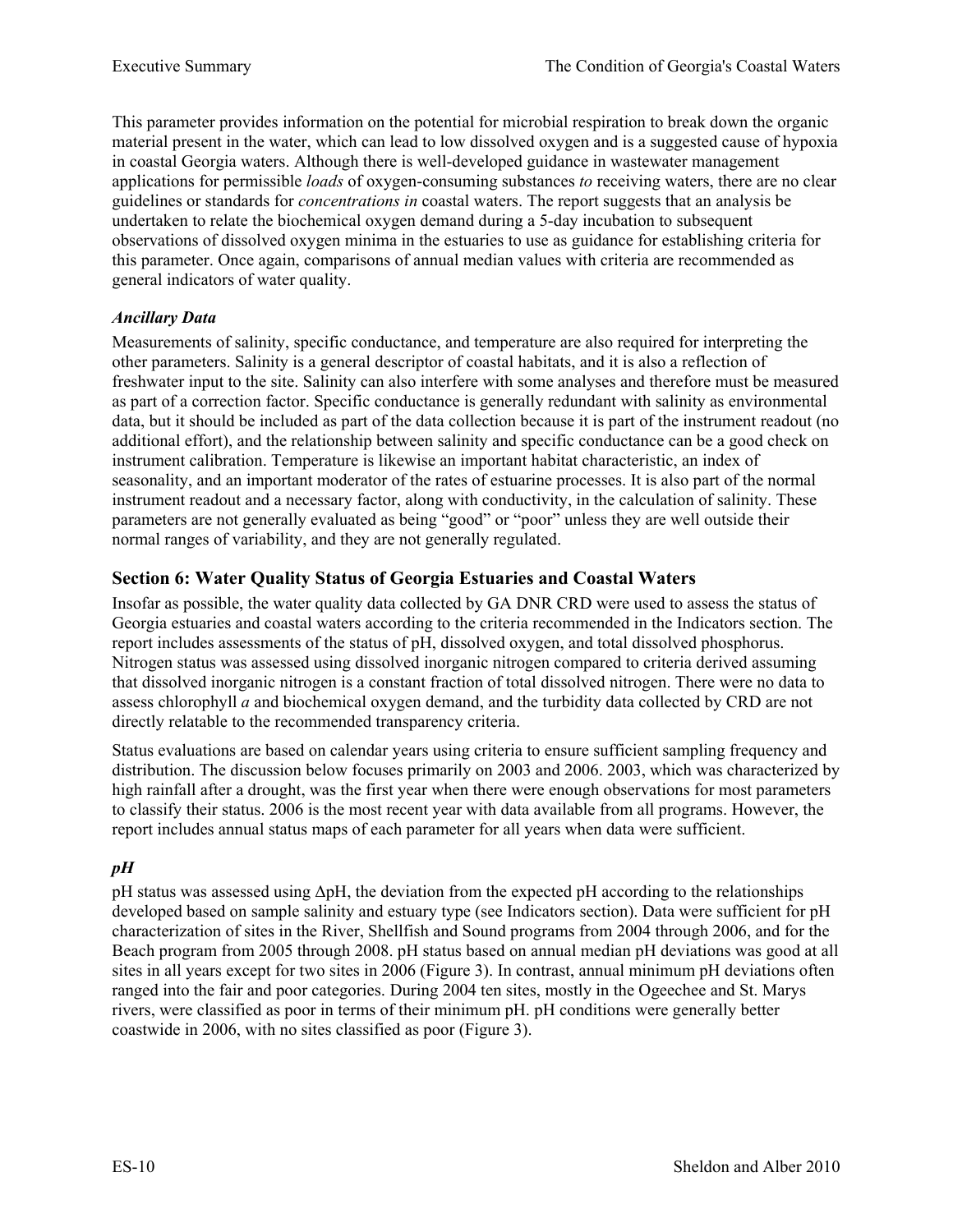

Figure 3. Annual minimum and median pH deviation status at sites sampled by GA DNR CRD during 2004 and 2006 for programs noted on maps.

#### *Dissolved Oxygen*

Sufficient data for dissolved oxygen were available to characterize the status of sites in the River, Shellfish and Sound programs from 2000 to 2006 and for the Beach program from 2004 to 2008. Annual median dissolved oxygen was generally good to fair, with no sites having poor annual median dissolved oxygen in any year. Median dissolved oxygen was markedly poorer coastwide in 2003 than in other years, with only 13 sites (out of 125) classified as good (Figure 4). These were mostly in Altamaha and Doboy sounds. Median dissolved oxygen was considerably better in 2006 than in other years, with all but three sites classified as good (and these three sites had dissolved oxygen concentrations at the upper end of the fair range). Annual minimum dissolved oxygen was generally fair to poor. Sites classified as poor were not consistently concentrated in specific locations, but rather occurred sporadically along the coast. Minimum dissolved oxygen was markedly poorer in 2003 than in other years, with 65% (81 of 125) of the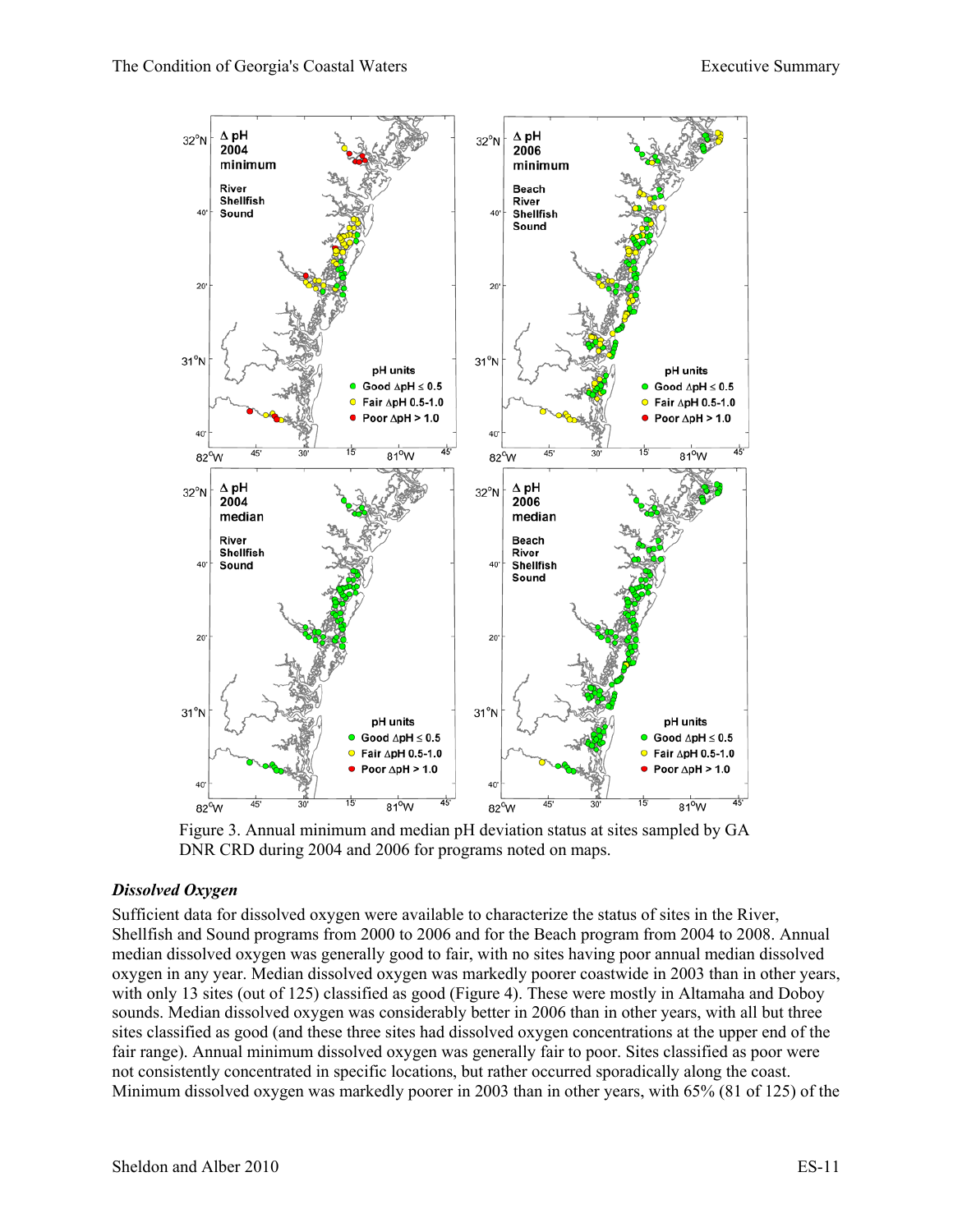

Figure 4. Annual minimum and median dissolved oxygen status at sites sampled by GA DNR CRD during 2003 and 2006 for programs noted on maps.

sites classified as poor and the remaining 35% classified as fair (Figure 4). These proportions improved in later years, with 12% of sites classified as poor and 87% classified as fair in 2006.

#### *Dissolved Inorganic Nitrogen as a Proxy Nitrogen Indicator*

The indicator criteria were developed to evaluate total dissolved nitrogen as the most important nitrogen fraction for overall water quality; however, CRD has so far collected only dissolved inorganic nitrogen measurements. In order to have at least a rough estimate of the nitrogen status of Georgia coastal waters, dissolved inorganic nitrogen concentrations were evaluated for this report. Based on a review of the relevant scientific literature, it was assumed that dissolved inorganic nitrogen is approximately 25% of total dissolved nitrogen in Georgia coastal waters; therefore, dissolved inorganic nitrogen was compared to criteria representing 25% of the recommended total dissolved nitrogen criteria. This meant that values less than  $0.025$  and  $0.25$  mg N L<sup>-1</sup> were classified as "good" and "fair", respectively. Dissolved inorganic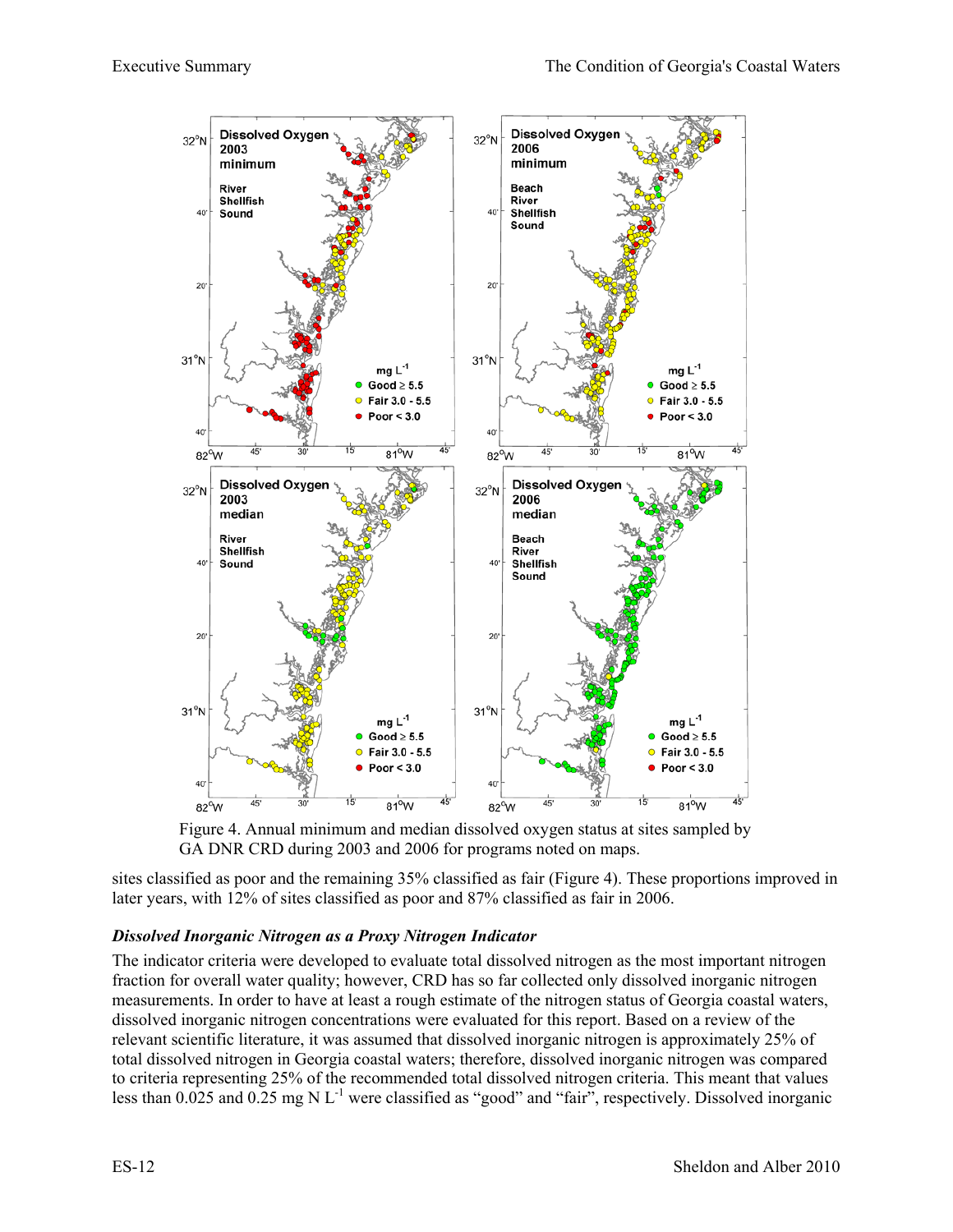

Figure 5. Annual median nitrogen status (using dissolved inorganic nitrogen) at sites sampled by GA DNR CRD during 2003 and 2006 for programs noted on maps.

nitrogen data for the Shellfish and Sound programs were available from 2002 to 2006, and for the River program from 2003 to 2006. (Nutrients are not measured at the Beach sites.) An average of 92% of sites from the three programs were classified as fair between 2003 and 2006. Sites classified as poor were located in the Altamaha River (Figure 5). Only a few sites sporadically showed good annual status.

#### *Total Dissolved Phosphorus*

Total dissolved phosphorus measurements were available for the same period and programs as nitrogen. Annual median total dissolved phosphorus was fair at all sites throughout the study period (Figure 6).



Figure 6. Annual median total dissolved phosphorus status at sites sampled by GA DNR CRD during 2003 and 2006 for programs noted on maps.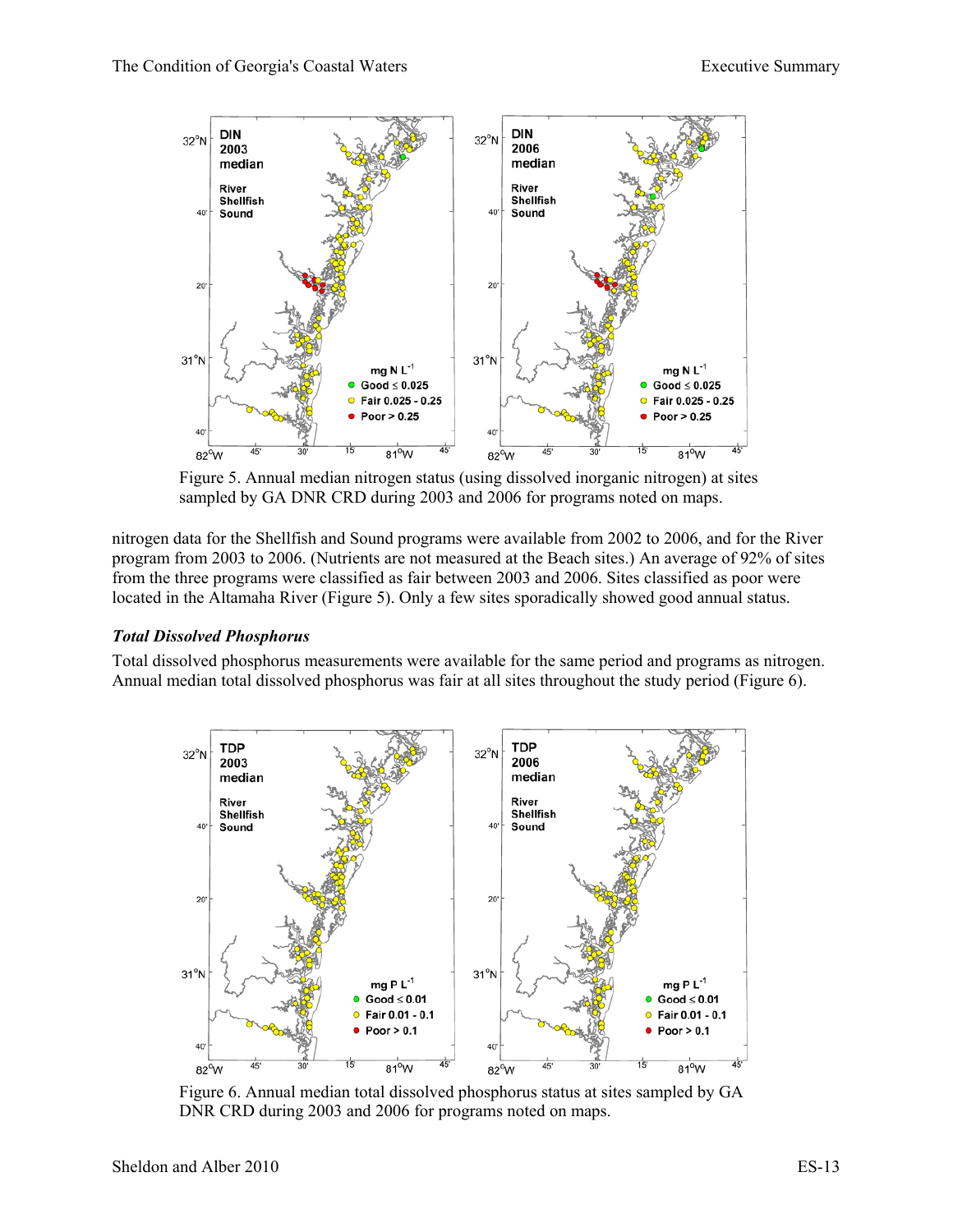#### *Multiple Criteria*

Another way to evaluate status is to examine individual sites to determine if a site ranked as poor in more than one category or year. In 2003 annual minimum dissolved oxygen was classified as poor at 81 sites. Of these only sites in the Altamaha River were also classified as poor in terms of dissolved inorganic nitrogen. In 2004 there were two sites in the St. Marys River that were classified as poor in terms of both their annual minimum pH and dissolved oxygen, and one site in the Altamaha River classified as poor for minimum pH and median dissolved inorganic nitrogen. This was similar to 2005, when two sites in the St. Marys River and one in St. Andrew Sound were classified as poor in terms of minimum pH and dissolved oxygen (note that only one of the St. Marys sites had also shown two poor measurements in 2004). In 2006 no sites were classified as poor in more than one category. This suggests that poor water quality was sporadic, with no locations standing out in particular.

The differences in numbers of poor status sites between years can also be evaluated. 2003 had numerous sites classified as poor in terms of minimum dissolved oxygen, with most other observations (median dissolved oxygen, dissolved inorganic nitrogen, and total dissolved phosphorus) classified as fair. This improved in 2004, with minimum dissolved oxygen improving to fair and median dissolved oxygen improving to good at most sites. 2005 and 2006 were similar to 2004 in terms of dissolved oxygen, but there was improvement in pH. These results will need to be extended to be able to say anything definitive about long-term trends, but they suggest that water quality was poorer in 2003 compared to later years.

#### **Section 7: Recommendations**

Continued monitoring of water quality in estuarine and coastal waters is vitally important to understand coastal processes, their relationships to important coastal resources, and the potential effects of development. The Indicators section contains the main recommendations for water quality indicators to be used in Georgia estuaries, but this section summarizes recommendations for parameters to be measured, sampling strategy, quality control procedures, and studies that are needed to refine and localize the criteria proposed here.

#### *Parameters*

- Continue measuring dissolved oxygen, pH, and ancillary data (salinity, specific conductance, and water temperature)
- Measure total nitrogen and total phosphorus using dissolved and particulate fractions
- Measure dissolved inorganic nitrogen and phosphorus at selected sites
- Add chlorophyll *a* as an indicator
- Add 5-day biochemical oxygen demand as an indicator
- Measure transparency instead of turbidity

#### *Sampling Strategy*

- Collect samples monthly
- Continue River and Sound programs, and add sites in the lower Savannah and Satilla Rivers
- Continue monitoring at selected Shellfish sites
- Continue monitoring at Beach sites
- Continue with a fixed-site sampling approach
- Monitor over the long term